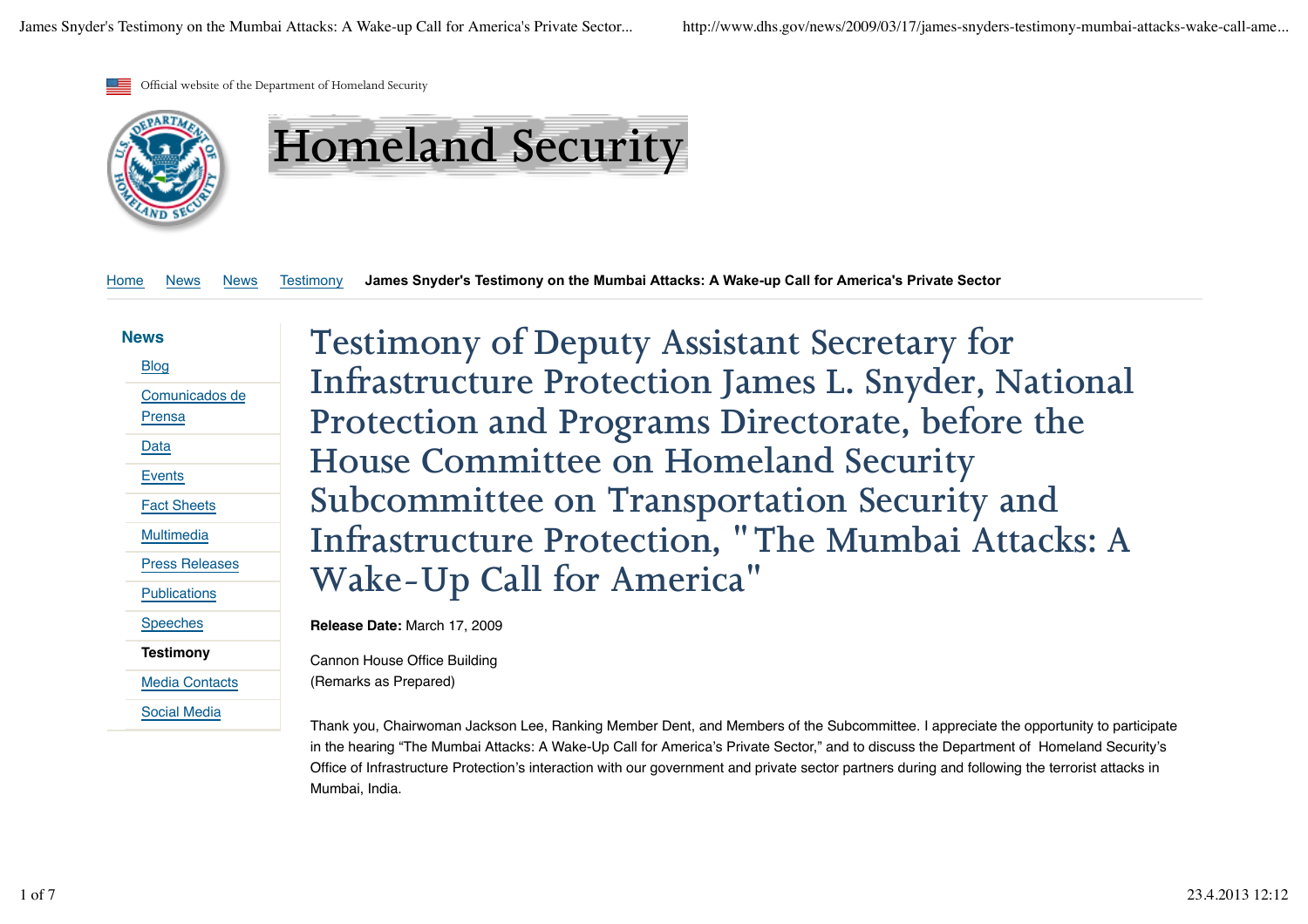As acknowledged with this hearing, the Mumbai attack on November 26-30, 2008, served as a strong reminder that the threat of terrorism remains very real, and that those who wish us harm remain dangerous and adapt quickly to changing circumstance. The terrorist attacks were well-planned, well-coordinated, and well-executed. The terrorists carried out a complex attack and struck multiple targets in the transportation and commercial facilities sectors, particularly hotels and religious locations. One example of their ability to adapt was their decision to shift tactics and conduct a water-borne entry rather than the normal overland entry to the target area, thus avoiding observance. Their attacks were also facilitated by the targets' business requirements for open access, a reality that represents an inherent security challenge. This type of attack highlights the vulnerabilities of soft targets, and how difficult it is to prepare, prevent, and respond to such attacks.

Consequently, we too must adapt to this dynamic threat environment—as well as to the dangers posed by catastrophic natural events—by remaining both nimble and flexible in our approach to infrastructure protection, and by continuing to enhance our coordination efforts with government at all levels and with the private sector.

IP activities are based on the framework and approach outlined in the National Infrastructure Protection Plan (NIPP). Our mission is to work closely with our government and private sector partners across the 18 critical infrastructure and key resources (CIKR) sectors and to lead the effort to ensure that a comprehensive, multifaceted framework exists to secure and enhance the resiliency of the nation's CIKR. Because the majority of the Nation's CIKR are owned and operated by the private sector, the Department must leverage partnerships and relationships to achieve success. Using the NIPP framework, the Department has successfully established primarily voluntary partnerships among interested Federal, state, local, tribal and private sector entities. These partners work within the framework to set goals and priorities, identify key assets, assign roles and responsibilities, allocate resources, and measure progress against national priorities. DHS released the NIPP in 2006 and, following its first triennial review and update, recently re-released it as the 2009 NIPP. The subtitle of the 2009 NIPP is Partnering to Enhance Protection and Resiliency."

The value of the relationships we have built through this partnership has been demonstrated in local and national response to hurricanes, fires, and other real world incidents. In the steady-state environment, we sustain these relationships through information sharing, exercise, and training so that when an incident occurs, whether manmade or natural, we can respond and recover effectively and efficiently. For example, on December 9, 2008, IP hosted a tabletop exercise based on a multiple improvised explosive device attack with representation from all 18 critical infrastructure sectors. Additionally, IP's Commercial Facilities Sector Specific Agency Executive Management Office (SSA-EMO) participated in a January 29, 2009, Terrorism Simulation Exercise. The tabletop exercise, Threat & Response Options – Public Communications Challenges, was conducted with the Commercial Facilities Real Estate Roundtable subsector. The exercise was designed around a Mumbai-style attack and facilitated active discussion on preventive, response, and recovery activities. These are only two of many exercises we conduct annually with our CIKR partners that build the relationships and processes we use during response to all-hazards events.

In the case of Mumbai, IP worked directly with the Commercial Facilities Sector, Banking and Finance Sector, Transportation Sector, and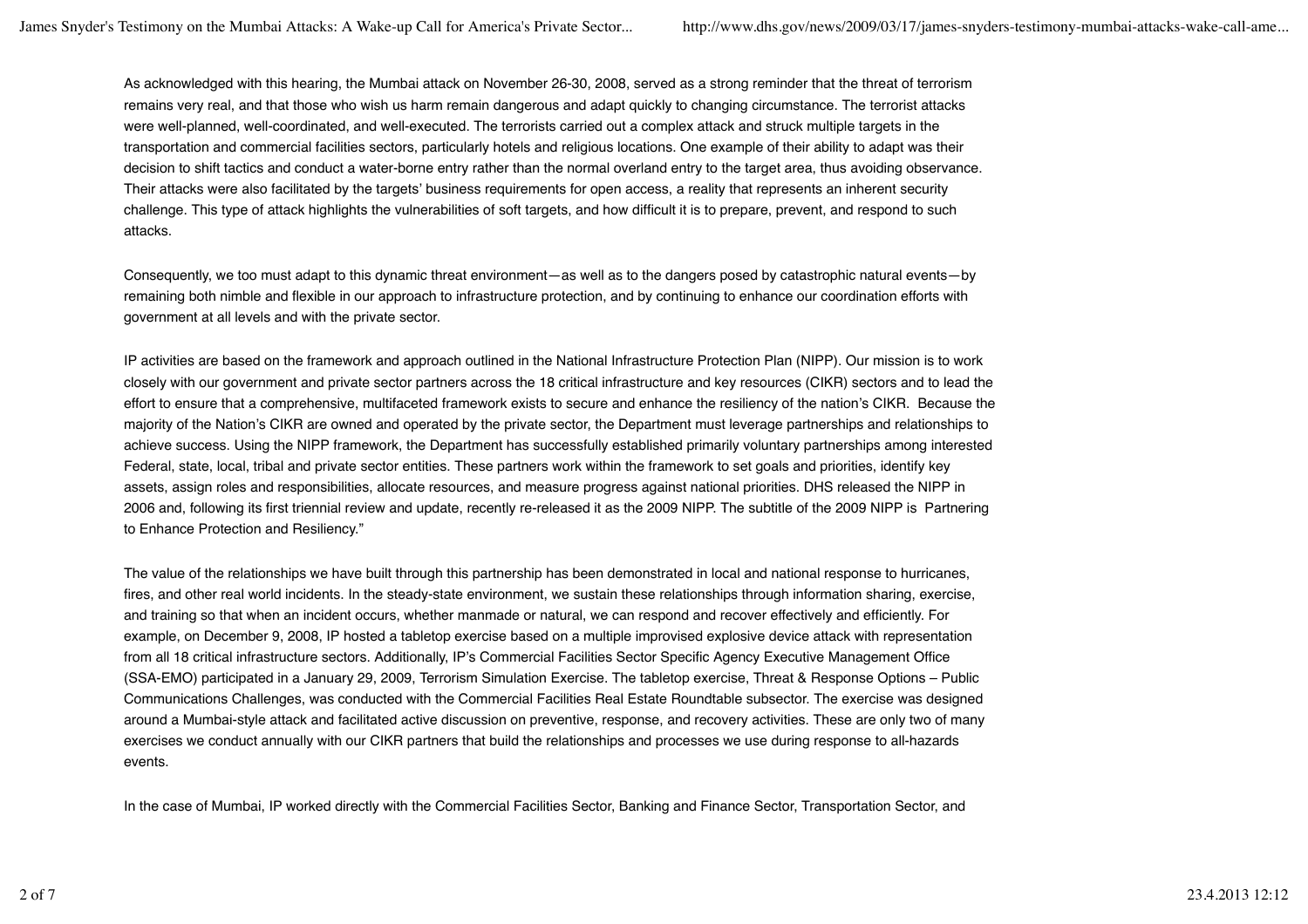leadership from religious organizations to share relevant information. To facilitate information collection, analysis, and distribution, IP leveraged the incident management capabilities built into its Incident Management Cell (IMC). The IMC is a cross-functional operations group that provides the core staff and facilities around which IP's scalable incident management capability coalesces during a large-scale CIKR incident. Prior to the Mumbai incident, the IMC provided effective leadership and coordination in communicating with our partners during Hurricanes Gustav and Ike. IP's response is guided by the National Response Framework and National Incident Management System which enable a systematic approach to response operations.

IP's initial actions on the first day of the Mumbai attacks, November 26, were to disseminate Common Vulnerabilities (CV), Potential Indicators of Terrorist Activity (PI), and Protective Measures (PM) Reports to public and private sector partners through the Homeland Security Information Network for Critical Sectors (HSIN-CS) portal and its 4,500 member user community. These reports provide security officials with specific information on potential vulnerabilities and recommendations on specific protective measures that they can implement to increase their security posture.

On November 27, IP released a TRIPwire Significant Incident Report (SIR) to provide information on the attacks to over 6,000 users in the TRIPwire community. TRIPwire is the Department's online, collaborative, information-sharing network for bomb squads, law enforcement, and other emergency services personnel. It provides continuously updated information about current terrorist improvised explosive device (IED) tactics, techniques, and procedures, including design and emplacement techniques. IP issued three additional TRIPwire postings over the next 13 days. These updates provided detailed analysis of the terrorist tactics, techniques, and procedures, and recommended protective measures based on the employed strategies. These updates, along with a Mumbai TRITON Special Report, were also shared with members of the private sector through postings on the HSIN-CS portal. TRITON reports are monthly or incident reactive reports that assess terrorist tactics, techniques, operations, and strategies. TRITON reports are produced by a UK-based subject matter expert company, and are provided by IP to our State and local government TRIPwire users.

On December 1, IP e-mailed an updated TRIPwire SIR that contained additional information to all TRIPwire system users and the National Infrastructure Coordinating Center (NICC). IP also posted the SIR to the TRIPwire website "What's New" Portal and to HSIN-CS. Of note, during the eight-day timeframe of November 27 to December 4, TRIPwire had over three times the average number of site visits, indicating intense user interest in the Mumbai attacks and the terrorist tactics, techniques, and procedures used in the attacks.

On December 2, IP's Commercial Facilities SSA-EMO coordinated a conference call with over 200 leaders across all sectors. The Department's Office of Intelligence and Analysis (I&A), Homeland Infrastructure Threat and Risk Analysis Center (HITRAC), IP, and Transportation Security Administration provided detailed information on the Mumbai attacks to call participants. Their briefings included analyses of the tactics, techniques, and procedures used in the Mumbai attack, and provided security recommendations to address these attack methods. Specific protective measures were proposed to address surveillance, target selection, infiltration, target access, and engagement with security forces. Based on positive feedback from that call, an additional conference call was held on December 10 specifically for 75 leaders of the Banking and Finance Sector.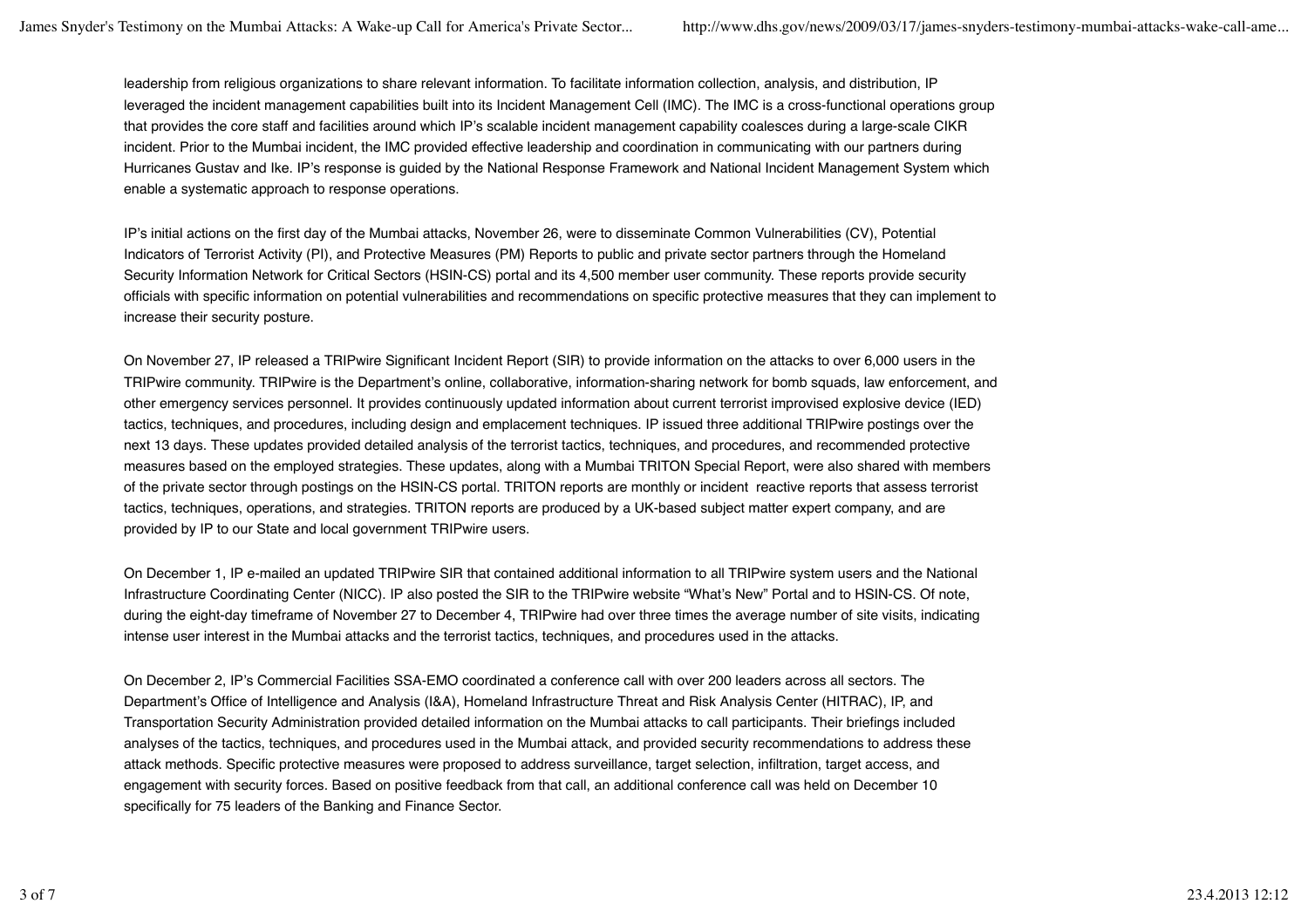On January 12, I&A and IP conducted a classified briefing for senior security directors representing major hotel chains and other commercial venues. The briefing provided a detailed analysis of the tactics, techniques and procedures used in the Mumbai attacks, including specific details of the IEDs; terrorist exploitation of technology; surveillance techniques; timeline of the attack including the targets and tactics; and recommended protective measures for surveillance, port security, access control, and coordination with security forces on specific actions to improve the security posture at their location.

In addition to the interactions with our NIPP partners in Washington, D.C., a significant portion of IP's work is conducted in the field, across the United States, by the Protective Security Advisor (PSA) cadre. Eighty PSAs are in place in communities throughout the Nation to assist with State, local and private sector efforts to protect critical assets, providing a Federal resource to communities and businesses. During natural disasters and contingency events such as Mumbai, PSAs often work in State and local Emergency Operations Centers. PSAs also provide real-time information on facility significance and protective measures to facility owners and operators, as well as State and local representatives. For example, during the Mumbai event, the PSA for Las Vegas met with hotel, casino and resort security officials to answer questions and distribute our CV/PI/PM reports that provide details on enhanced security recommendations and best practices.

PSAs also conduct Enhanced Critical Infrastructure Protection (ECIP) assessment visits to assess overall site security, identify gaps, recommend protective measures, educate facility owners and operators on security, and promote communication and information sharing among facility owners and operators, DHS, and State governments. Information collected during ECIP visits will be used to develop ECIP metrics; conduct sector-by sector and cross-sector vulnerability comparisons; identify security gaps and trends across CIKR sectors and sub-sectors; establish sector baseline security survey scores; and track progress toward improving CIKR security through activities, programs, outreach, and training. This information is utilized during incidents to help focus national and local response efforts on identified areas of criticality within the impact area and assist in the prioritization of reconstitution efforts.

In addition to the PSA program, IP has provided support for reducing risk of a terrorist attack to the Nation's CIKR by conducting vulnerability assessments for assets in the Commercial Facilities Sector. The Buffer Zone Protection Program (BZPP) is a DHS administered grant program designed to help local law enforcement and owners and operators of CIKR increase security in the "buffer zone"—the area outside a facility that can be used by an adversary to conduct surveillance or launch an attack. The BZPP focuses on identifying and mitigating vulnerabilities at the highest-risk critical infrastructure sites and is designed to increase local law enforcement capabilities and preparedness.

Additional support is provided through Site Assistance Visits (SAVs). These are "inside the fence" vulnerability assessments conducted jointly by IP in coordination and cooperation with Federal, State, local, and CIKR owners and operators that identify critical components, specific vulnerabilities, and security enhancements. During an SAV, consequence and vulnerability information is collected to inform risk data, which is then used as supporting information for risk-based decision making.

IP has also conducted training for more than 1,900 stakeholders in the Commercial Facilities Sector and law enforcement officials who protect assets in the Lodging and Resorts Subsectors. Relevant courses include Soft Target Awareness, Surveillance Detection, IED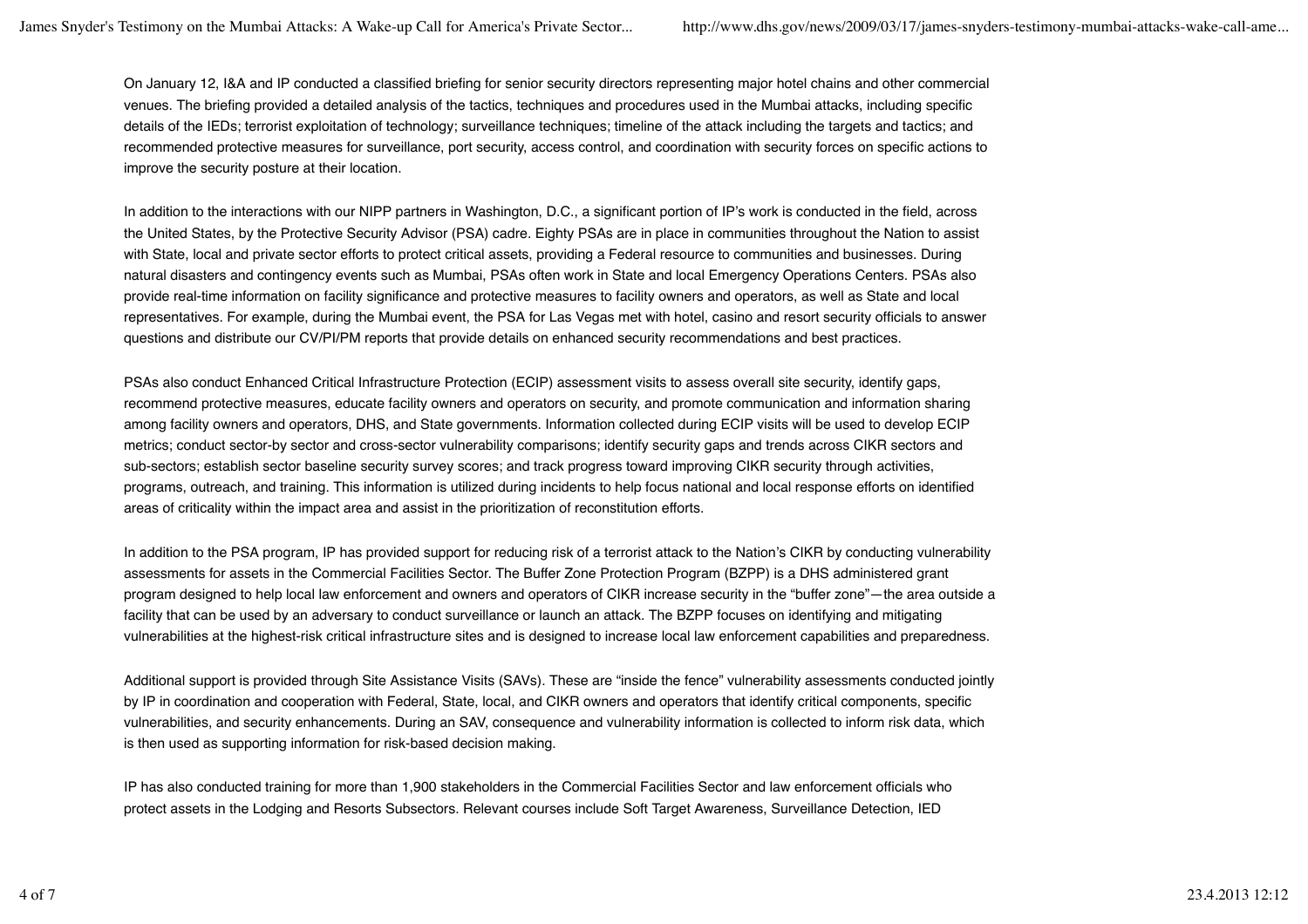Awareness, and Protective Measures.

To provide additional assistance to the Commercial Facilities Sector, IP is currently deploying Risk – Self-Assessment Tool (R-SAT), an upgraded, re-engineered version of the Vulnerability Identification Self-Assessment Tool (ViSAT). ViSAT is a Web-based self-assessment tool developed by IP and provided free of charge to CIKR asset owners/operators, primarily in places of mass gatherings such as arenas and stadiums.

This tool assists owners/operators to raise the level of security at CIKR facilities and establish a common baseline of security from which all assets in certain sectors or subsectors can identify weaknesses and establish protection plans. Modules have currently been deployed for stadiums, arenas, convention centers, performing arts centers, and speedways. Commercial facilities members currently have access to ViSAT, and DHS has provided a grant to the International Association of Assembly Managers, a cochair of the Public Assembly Subcouncil, to promote and provide training for this tool.

IP also provides the Constellation/Automated Critical Asset Management System (C/ACAMS) to State and local communities at no cost. Currently, 30 States use C/ACAMS, a CIKR asset management system that focuses on the unique requirements and information needs of first responders. It provides vulnerability and consequence scoring tools that aid the user's subjective analysis of criticality; an integrated open source information portal, Constellation, which ties together critical asset data and reporting about the current threat environment; a tailored reporting capability to assist in data calls on critical assets; Buffer Zone Generation capability; capability to generate preincident operational plans; online resources for first responders; and an integrated geographic information system via the Department's Integrated Common Analytical Viewer.

Additionally, the Regional Consortium Coordinating Council (RCCC) was established in Fall 2008 to bring the unique perspectives of geographically based public and private partnerships into the NIPP framework. The RCCC comprises existing functional and active regional entities that include both government and private sector members. The RCCC provides a critical link between CIKR owners/operators and key homeland security officials and activities at the regional, State, and local levels.

These Departmental efforts and resources are critically important. However, as we move forward and enhance our efforts, and recall the lessons learned from Mumbai, it is also important to acknowledge that individual facility owners and operators, and their State and local officials, know the unique circumstances facing a specific asset and are, therefore, best positioned to serve as primary lead in coordination of security and emergency response planning. DHS's role is to facilitate and augment planning and support where necessary and appropriate.

I believe a key opportunity to prevent the next attack in this country will be by local law enforcement and the private sector seeing something suspicious and taking action or calling that information into the proper authorities. Time and again, we have witnessed this effective solution both here in the United States during the Fort Dix and South Carolina incidents and overseas. The Federal Government and the Department of Homeland Security can and do assist with these efforts by providing valuable information to our local government and private sector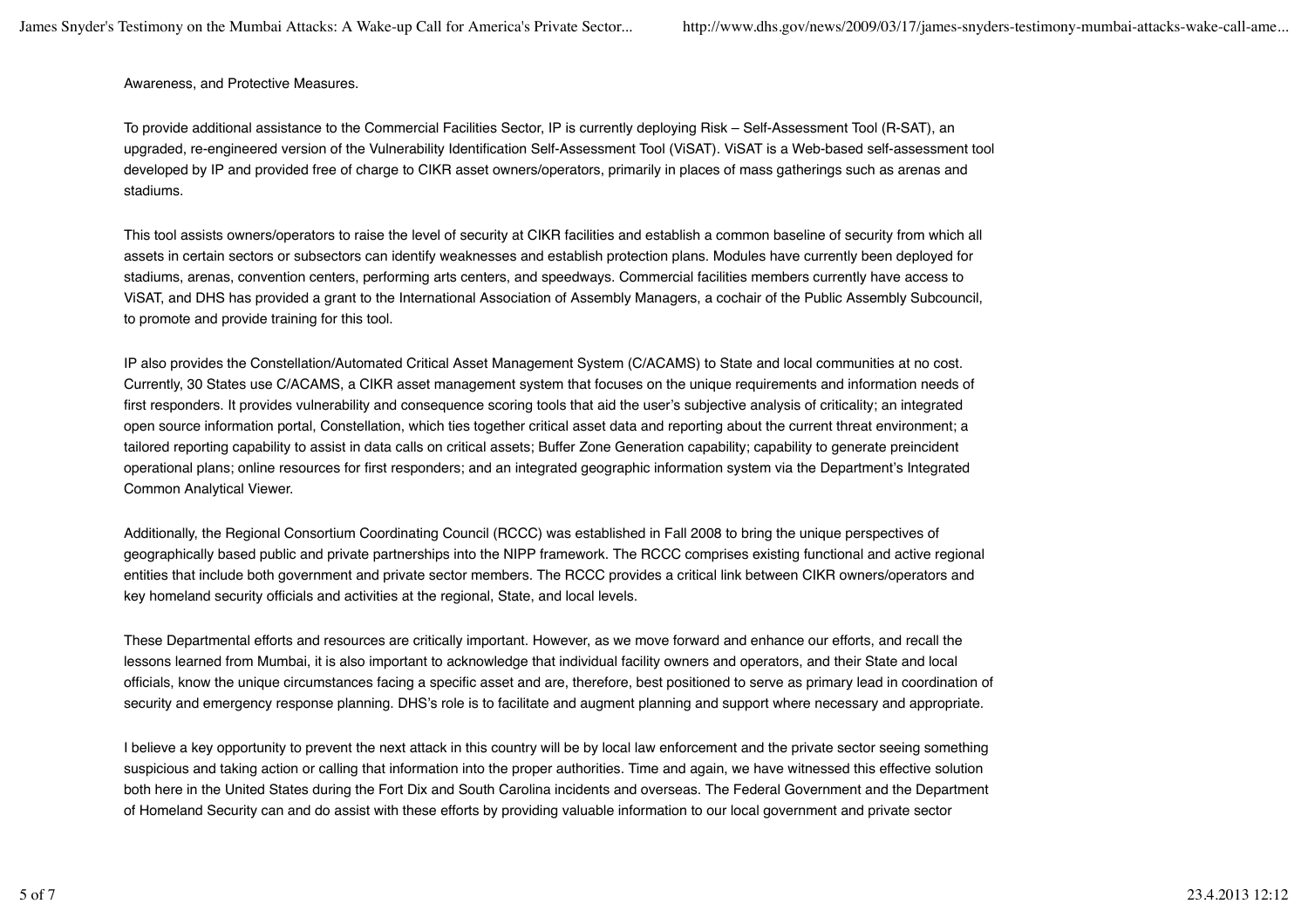partners.

As I have described, IP is focused on continuing to improve our capability to provide timely and actionable information to our public and private sector partners. This, coupled with partnerships strengthened during recent hurricane experiences, has reinforced the operational linkages that will enable effective planning in advance of an incident, result in enhanced safety, security and resiliency of our nation's CIKR, and produce an operational effect for expeditious, efficient, and effective response should an incident occur.

Thank you for your attention, and I would be happy to answer any questions you may have at this time.